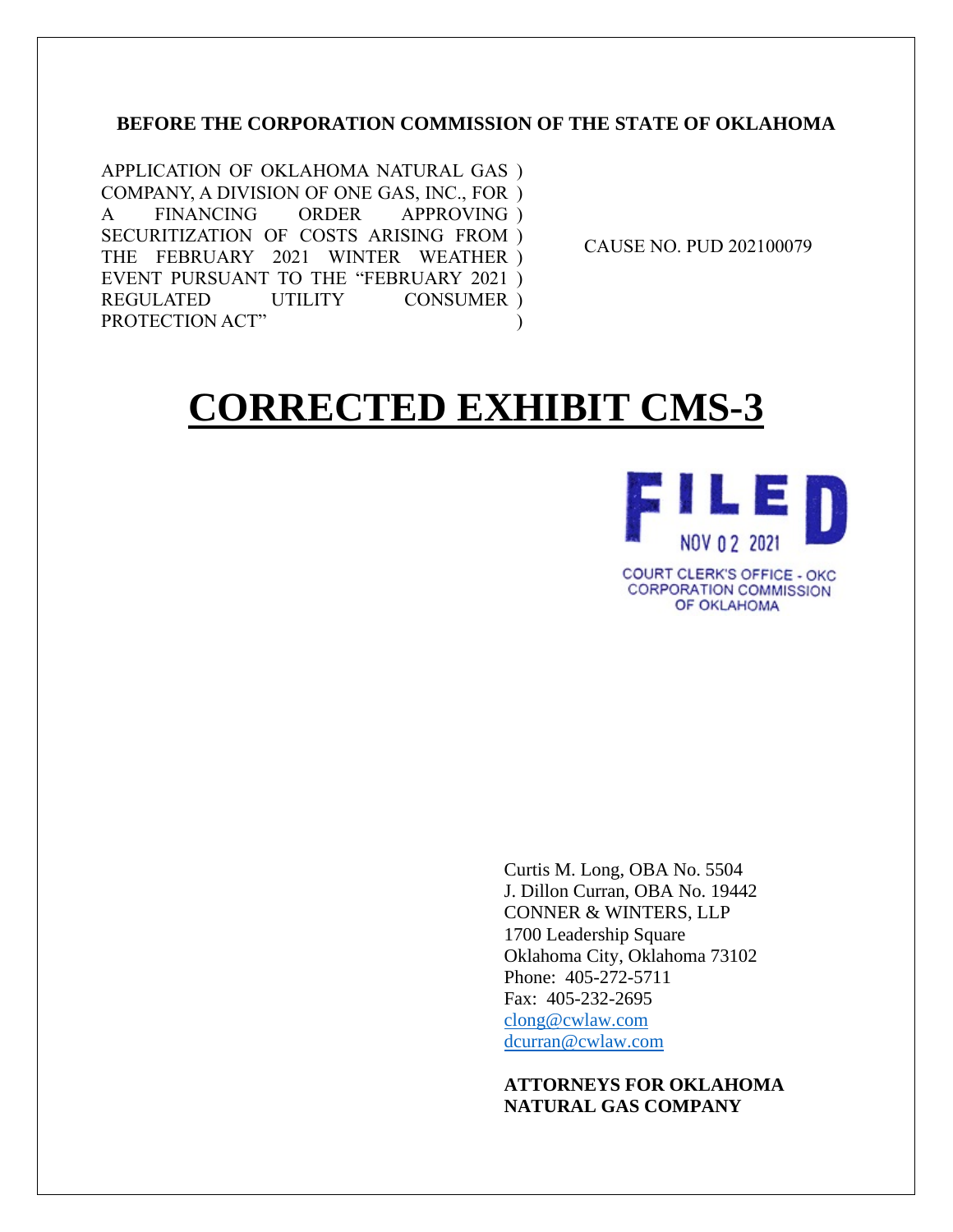### EXHIBIT CMS-3 Recovery Periods and Customer Rates ATTACHMENT JRM-2-3

|                                                                    |                                          |                                  | <b>Recovery Period</b>                    | <b>15 Years</b>          |          |          | 20 Years                 |          |          | 25 Years                 |                   |         | 30 Years                      |         |                                            |  |
|--------------------------------------------------------------------|------------------------------------------|----------------------------------|-------------------------------------------|--------------------------|----------|----------|--------------------------|----------|----------|--------------------------|-------------------|---------|-------------------------------|---------|--------------------------------------------|--|
| Total Extraordinary Costs (See Table CMS-1 of Slaughter Testimony) |                                          | \$1.371.369.996                  | <b>Bond Rating</b>                        |                          | АΑ       | AAA      |                          | AA       | AAA      |                          | AA                | AAA     |                               | AA      | AAA                                        |  |
|                                                                    |                                          |                                  | Bond Financing Rate                       | 2.29%                    | 2.01%    | 1.84%    | 2.61%                    | 2.33%    | 2.14%    | 2.84%                    | 2.54%             | 2.35%   | 3.00%                         | 2.71%   | 2.51%                                      |  |
|                                                                    |                                          |                                  | Traditional Financing Rate (Current WACC) | 8.88%                    | 8.88%    | 8.88%    | 8.88%                    | 8.88%    | 8.88%    | 8.88%                    | 8.88%             | 8.88%   | 8.88%                         | 8.88%   | 8.88%                                      |  |
|                                                                    |                                          |                                  | Net Present Value Savings (in Milllions)  | \$538.0                  | \$560.8  | \$575.2  | \$601.5                  | \$628.9  | \$646.8  | \$647.5                  | \$679.5           | \$700.5 | \$682.7                       | \$717.4 | \$740.4                                    |  |
|                                                                    |                                          | Allocation % - Based on February |                                           |                          |          |          |                          |          |          |                          |                   |         |                               |         |                                            |  |
| Tariff                                                             | <b>Tariff Description</b>                | 2021 Usage                       | <b>Customer Count</b>                     | <b>Fixed Monthly Fee</b> |          |          | <b>Fixed Monthly Fee</b> |          |          | <b>Fixed Monthly Fee</b> |                   |         | <b>Fixed Monthly Fee</b>      |         |                                            |  |
| Tariff 101 & 101V Rate Choice A                                    | Residential Option A less than 50 Dth    | 13.54%                           | 210,696                                   | \$6.32                   | \$6.37   | \$6.25   | \$5.59                   | \$5.38   | \$5.25   | \$5.02                   | \$4.81            | \$4.66  | \$4.65                        | \$4.44  | \$4.29                                     |  |
| Tariff 101 & 101V Rate Choice B                                    | Residential Option B Greater than 50 Dth | 63.99%                           | 595.292                                   | \$10.57                  | \$10.66  | \$10.45  | \$9.35                   | \$9.00   | \$8.78   | \$8.40                   | \$8.04            | \$7.80  | \$7.78                        | \$7.42  | \$7.18                                     |  |
| Tariff 102 & 102V                                                  | Residential Low Income                   | 1.13%                            | 14.100                                    | \$7.88                   | \$7.94   | \$7.79   | \$6.97                   | \$6.71   | \$6.54   | \$6.26                   | \$5.99            | \$5.81  | \$5.80                        | \$5.53  | \$5.35                                     |  |
| Tariff 200SCI & 200SCIV                                            | Small Commercial & Industrial            | 6.30%                            | 46.586                                    | \$13.30                  | \$13.41  | \$13.14  | \$11.76                  | \$11.32  | \$11.04  | \$10.56                  | \$10.11           | \$9.81  | \$9.78                        | \$9.33  | \$9.03                                     |  |
| Tariff 200LCI                                                      | Large Commercial & Industrial            | 14.61%                           | 26.491                                    | \$54.25                  | \$54.71  | \$53.62  | \$47.97                  | \$46.19  | \$45.04  | \$43.11                  | \$41.26           | \$40.04 | \$39.93                       | \$38.07 | \$36.85                                    |  |
| Tariff 291S                                                        | Sales 5,000 - 29,999 Dth                 | 0.37%                            |                                           | \$637.99                 | \$643.43 | \$630.53 | \$564.12                 | \$543.22 | \$529.65 | \$506.96                 | \$485.16 \$470.86 |         | \$469.55                      |         | $ $447.75$ $ $433.29$                      |  |
| Tariff 601S                                                        | Wholesale (Municipals)                   | 0.01%                            |                                           | \$653.51                 | \$659.08 | \$645.86 | \$577.85                 | \$556.43 | \$542.53 | \$519.29                 | \$496.97 \$482.31 |         | S480.97   \$458.64   \$443.83 |         |                                            |  |
| Tariff 705                                                         | CNG                                      | 0.05%                            | 10                                        | \$487.51                 | \$491.66 | \$481.80 | \$431.06                 | \$415.09 | \$404.72 | \$387.38                 | \$370.73 \$359.80 |         |                               |         | $ $ \$358.79 $ $ \$342.14 $ $ \$331.09 $ $ |  |

|                                                                    |                                          |                                         | <b>Recovery Period</b>                    | 15 Years                 |          |          | 20 Years                 |          |          | 25 Years                 |                       |         | 30 Years                 |                               |                               |
|--------------------------------------------------------------------|------------------------------------------|-----------------------------------------|-------------------------------------------|--------------------------|----------|----------|--------------------------|----------|----------|--------------------------|-----------------------|---------|--------------------------|-------------------------------|-------------------------------|
| Total Extraordinary Costs (See Table CMS-1 of Slaughter Testimony) |                                          | \$1,371,369,996                         | <b>Bond Rating</b>                        |                          | AA       | AAA      |                          | ΑА       | AAA      |                          | AA                    | AAA     |                          | AA                            | AAA                           |
|                                                                    |                                          |                                         | Bond Financing Rate                       | 2.29%                    | 2.01%    | 1.84%    | 2.61%                    | 2.33%    | 2.14%    | 2.84%                    | 2.54%                 | 2.35%   | 3.00%                    | 2.71%                         | 2.51%                         |
|                                                                    |                                          |                                         | Traditional Financing Rate (Current WACC) | 8.88%                    | 8.88%    | 8.88%    | 8.88%                    | 8.88%    | 8.88%    | 8.88%                    | 8.88%                 | 8.88%   | 8.88%                    | 8.88%                         | 8.88%                         |
|                                                                    |                                          |                                         | Net Present Value Savings (in Milllions)  | \$538.0                  | \$560.8  | \$575.2  | \$601.5                  | \$628.9  | \$646.8  | \$647.5                  | \$679.5               | \$700.5 | \$682.7                  | \$717.4                       | \$740.4                       |
|                                                                    |                                          | <b>Allocation % - Based on February</b> |                                           |                          |          |          |                          |          |          |                          |                       |         |                          |                               |                               |
| Tariff                                                             | <b>Tariff Description</b>                | 2021 Usage                              | <b>Customer Count</b>                     | <b>Fixed Monthly Fee</b> |          |          | <b>Fixed Monthly Fee</b> |          |          | <b>Fixed Monthly Fee</b> |                       |         | <b>Fixed Monthly Fee</b> |                               |                               |
| Tariff 101 & 101V Rate Choice A                                    | Residential Option A less than 50 Dth    | 13.83%                                  | 210.696                                   | \$6.46                   | \$6.51   | \$6.38   | \$5.71                   | \$5.50   | \$5.36   | \$5.13                   | \$4.91                | \$4.77  | \$4.75                   | \$4.53                        | \$4.39                        |
| Tariff 101 & 101V Rate Choice B                                    | Residential Option B Greater than 50 Dth | 64.82%                                  | 595.292                                   | \$10.71                  | \$10.80  | \$10.58  | \$9.47                   | \$9.12   | \$8.89   | \$8.51                   | \$8.14                | \$7.90  | \$7.88                   | \$7.52                        | \$7.27                        |
| Tariff 102 & 102V                                                  | Residential Low Income                   | 0.00%                                   | 14,100                                    | \$0.00                   | \$0.00   | \$0.00   | \$0.00                   | \$0.00   | \$0.00   | \$0.00                   | \$0.00                | \$0.00  | \$0.00                   | \$0.00                        | \$0.00                        |
| Tariff 200SCI & 200SCIV                                            | Small Commercial & Industrial            | 6.30%                                   | 46,586                                    | \$13.30                  | \$13.41  | \$13.14  | \$11.76                  | \$11.32  | \$11.04  | \$10.56                  | \$10.11               | \$9.81  | \$9.78                   | \$9.33                        | \$9.03                        |
| Tariff 200LCI                                                      | Large Commercial & Industrial            | 14.61%                                  | 26.491                                    | \$54.25                  | \$54.71  | \$53.62  | \$47.97                  | \$46.19  | \$45.04  | \$43.11                  | \$41.26               | \$40.04 | \$39.93                  | \$38.07                       | \$36.85                       |
| Tariff 291S                                                        | Sales 5,000 - 29,999 Dth                 | 0.37%                                   | 57                                        | \$637.99                 | \$643.43 | \$630.53 | \$564.12                 | \$543.22 | \$529.65 | \$506.96                 | \$485.16 \$470.86     |         | \$469.55                 | S447.75 S433.29               |                               |
| Tariff 601S                                                        | Wholesale (Municipals)                   | 0.01%                                   |                                           | \$653.51                 | \$659.08 | \$645.86 | \$577.85                 | \$556.43 | \$542.53 | \$519.29                 | \$496.97 \$482.31     |         |                          | $$480.97$ $$458.64$ $$443.83$ |                               |
| Tariff 705                                                         | CNG                                      | 0.05%                                   | 10                                        | \$487.51                 | \$491.66 | \$481.80 | \$431.06                 | \$415.09 | \$404.72 | \$387.38                 | $ $370.73$ $ $359.80$ |         |                          |                               | $$358.79$ $$342.14$ $$331.09$ |
|                                                                    |                                          |                                         |                                           |                          |          |          |                          |          |          |                          |                       |         |                          |                               |                               |
| Monthly Impact to Other                                            |                                          |                                         |                                           |                          |          |          |                          |          |          |                          |                       |         |                          |                               |                               |
| <b>Residentials if Low Income</b>                                  |                                          |                                         |                                           |                          |          |          |                          |          |          |                          |                       |         |                          |                               |                               |
| Excluded                                                           |                                          |                                         |                                           |                          |          |          |                          |          |          |                          |                       |         |                          |                               |                               |
| Tariff                                                             | <b>Tariff Description</b>                |                                         | <b>Customer Count</b>                     |                          |          |          |                          |          |          |                          |                       |         |                          |                               |                               |
| Tariff 101 & 101V Rate Choice A                                    | Residential Option A less than 50 Dth    |                                         | 210,696                                   | \$0.14                   | \$0.14   | \$0.14   | \$0.12                   | \$0.12   | \$0.11   | \$0.11                   | \$0.10                | \$0.10  | \$0.10                   | \$0.10                        | \$0.09                        |
| Tariff 101 & 101V Rate Choice B                                    | Residential Option B Greater than 50 Dth |                                         | 595.292                                   | \$0.14                   | \$0.14   | \$0.14   | \$0.12                   | \$0.12   | \$0.11   | \$0.1                    | \$0.10                | \$0.10  | \$0.10                   | \$0.10                        | \$0.09                        |